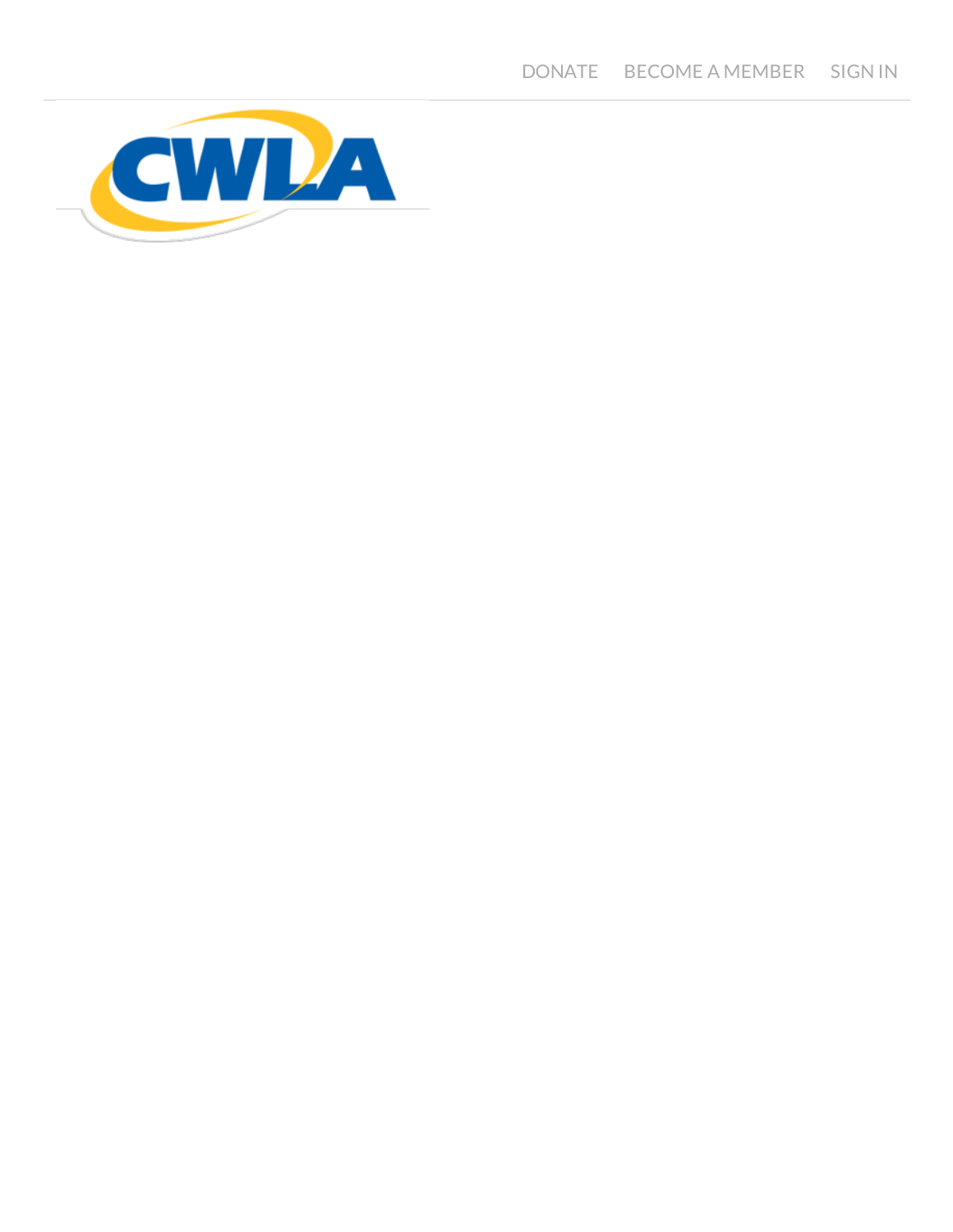ITS [PUBLICATIONS](http://www.cwla.org/publications/)

Transforming Responsible Fatherhood Practice and Policy

[Home](http://www.cwla.org/) / [Children](http://www.cwla.org/category/children-voice/) Voice / Transforming Responsible Fatherhood Practice and Policy

 $\mathsf Q$ 

[Previous](http://www.cwla.org/raising-better-parents-advice-from-a-16-year-old/) [Next](http://www.cwla.org/cwlas-advocacy-tips/)

TransformingResponsible Fatherhood Practice and Policy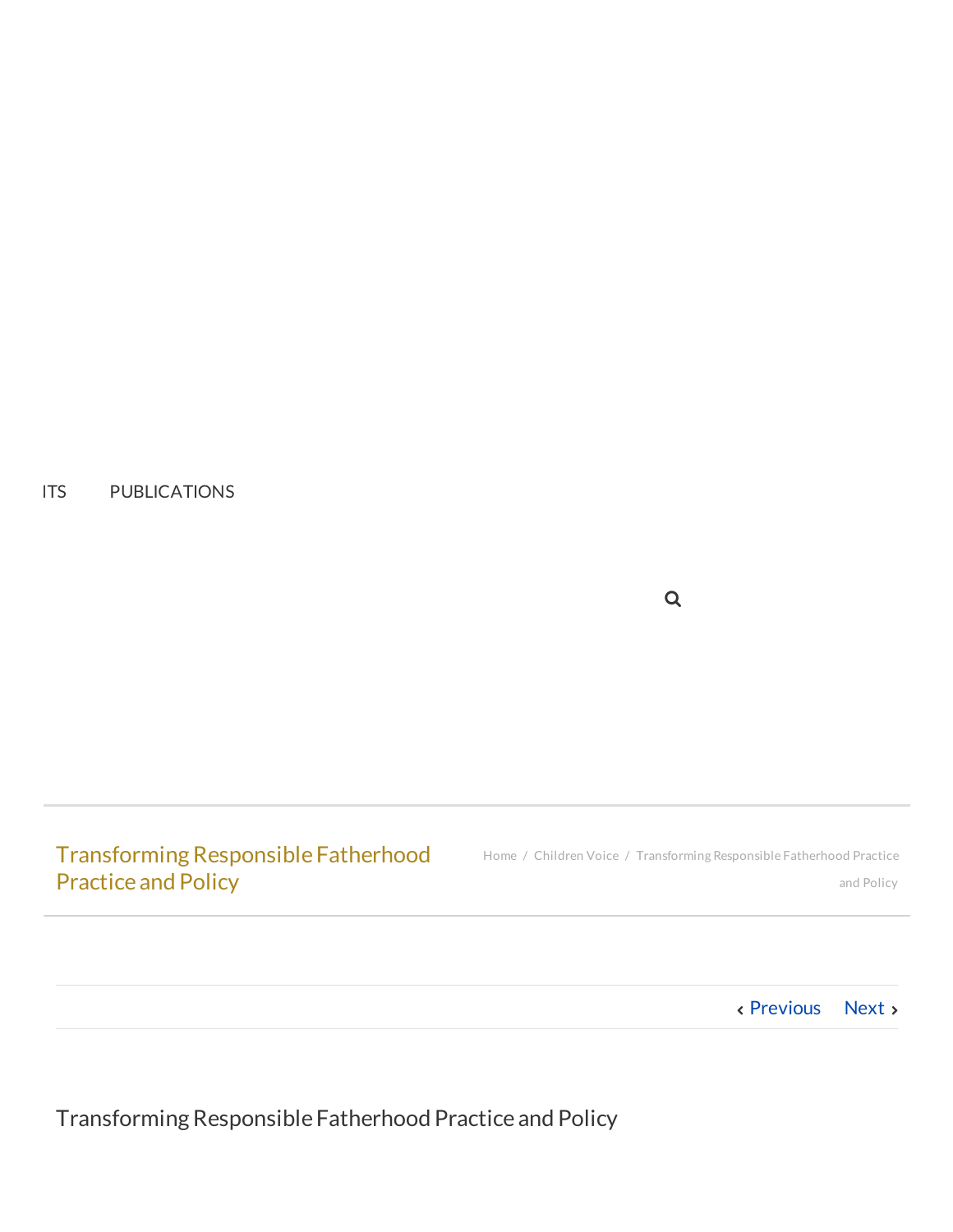FeaturedArticle: Transforming Responsible Fatherhood Practice and Policy: Bringing Scalability, Sustainability, and Measurability to Father Involvement and Family Strengthening

Published in *Children's Voice*, Volume 23, Number 1, by Kirk E. Harris and David Metler

In 2013, CWLA released its *National Blueprint for Excellence in Child Welfare*, which "presents a vision for the future of child welfare that all children will grow up safely in loving families and supportive communities. Although the formal child welfare system has a specific role to play as it relates to children who have been or are at risk of abuse and neglect responsibility for the wellbeing of children and youth extends well beyond traditional child welfare organizations and services. …. Everyone … has a responsibility for ensuring the safety, permanency, and well-being of all children and youth"(CWLA, 2013).

One of the key standards of the National Blueprint is a focus on positive engagement strategies, specifically that "All efforts should be made to include fathers throughout their children's involvement with supports and services"(CWLA, 2013). CWLA is working in partnership with the fatherhood community to advance this important principle.

There have been a number of challenges associated with the embracing of low-income fathers as an asset to their children, families, and communities. These challenges have emanated from a number of sources. Social service practice and public policy have functioned to decouple the father from the family context as a matter of program eligibility, support for mothers and children, and child support policies that are not family-strengthening. Community attitudes and community institutions have not been appreciative or overly welcoming of the roles that fathers can play in advancing overall well-being and positive outcomes for children, families and communities. This is particularly true if the father is low-income. Additionally, Responsible Fatherhood (RF) practice has been focused on fathers as the sole unit of analysis, intervention, and support in ways that have siloed the efforts of the Responsible Fatherhood practitioners and created a crisis in approach that limits the scale, sustainability, and outcomes associated with the

## Purchase this Issue





# [Members](https://uat.netforumpro.com/eWeb/DynamicPage.aspx?Site=CWLA&WebCode=LoginRequired) Get The Voice for FREE!

Become a [member](http://cwla.org/membership/) and gain access to the full library of the Children's Voice.

[MEMBERS](https://uat.netforumpro.com/eWeb/DynamicPage.aspx?Site=CWLA&WebCode=LoginRequired) SIGN IN >

## Other Featured Articles in this Issue

The Impact of Gun Violence on Children, Families, and **Communities** 

Success in Foster Care Requires Teamwork

## **Departments**

- On the Road with FMC How to Fund Foster Care
- Leadership Lens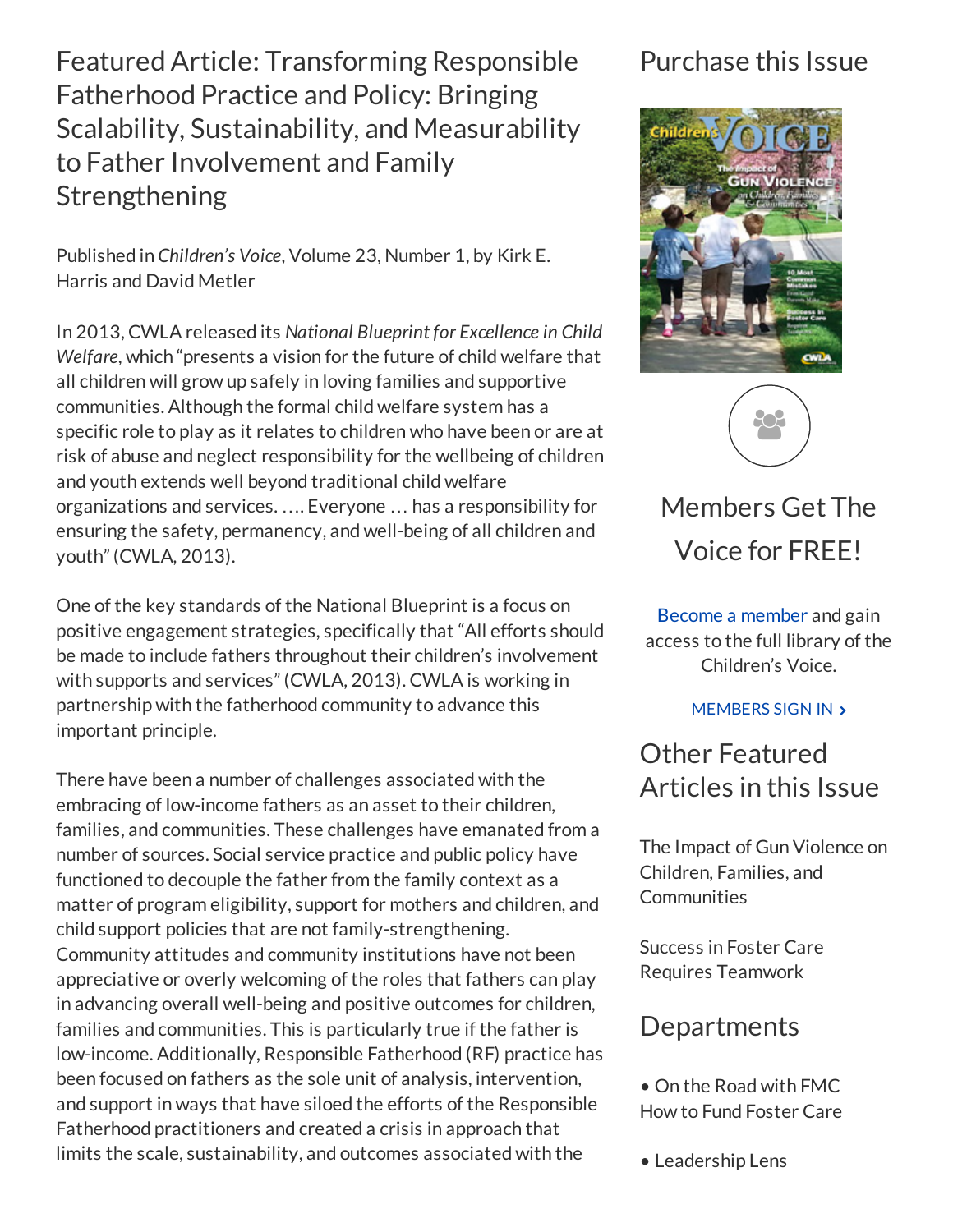#### The Public Policy and Practice Formulation of the Absentee Father

#### *Support for Mothers and Children*

Since the inception of the Social Security Act of 1935 and its subsequent amendment in 1939, public policy has viewed the absence of fathers as the primary basis for making supports to mothers and children available. An extension of this practice in the 1960s took the form of Aid to Families with Dependent Children (AFDC), in which eligibility rules and requirements excluded men who may in fact have been connected to the household but nonetheless had to disappear or make themselves invisible to ensure the continued public aid eligibility of their family. In the 1990s, welfare policy as we knew it changed: Temporary Assistance to Needy Families (TANF) made provisions for timelimited support and increased the pressure on mothers receiving TANF to identify fathers for purposes of collecting child support. It also encouraged more aggressive child support collection practices, with little concern for the ability of the father to meet the financial obligation thrust upon him. Many of these fathers were marginally connected or completely disconnected from the labor market. As a result of their marginal economic status, many of these men could not fulfill the child support obligations imposed on them. This dynamic frequently created tension between the father and the mother, while also pushing these low-income fathers underground as a function of their efforts to avoid the severe sanctions associated with their inability to pay child support (with incarceration being the harshest of the sanctions). These public policy imperatives have historically served and continue to serve to decouple low-income fathers from their families.

#### *Community Attitudes and Social Service Practice*

Despite the more than two decades of Responsible Fatherhood programming and effort by traditional RF practitioners focused on engaging and supporting low-income fathers in the lives of their children and families, we have not witnessed an appreciable and/or sustained penetration of RF practices within social service systems, nor has there been a warm embrace of these practices by the community at large. Community attitudes and social service provider practices have typically not been positively predisposed to embrace low-income fathers. Many of these low-income fathers often struggle to improve their level of economic self-sufficiency. They may have limited education, have experienced stints of incarceration, or struggle with numerous other issues precipitated

- Spotlight On Spreading Roots, Helping Families
- Working with PRIDE The Power of Words
- Down to Earth Dad The Importance of Physical Play
- Exceptional Children Loaded Question, Nuanced Answer: Public, Private, or Homeschooling for Children with Learning Differences?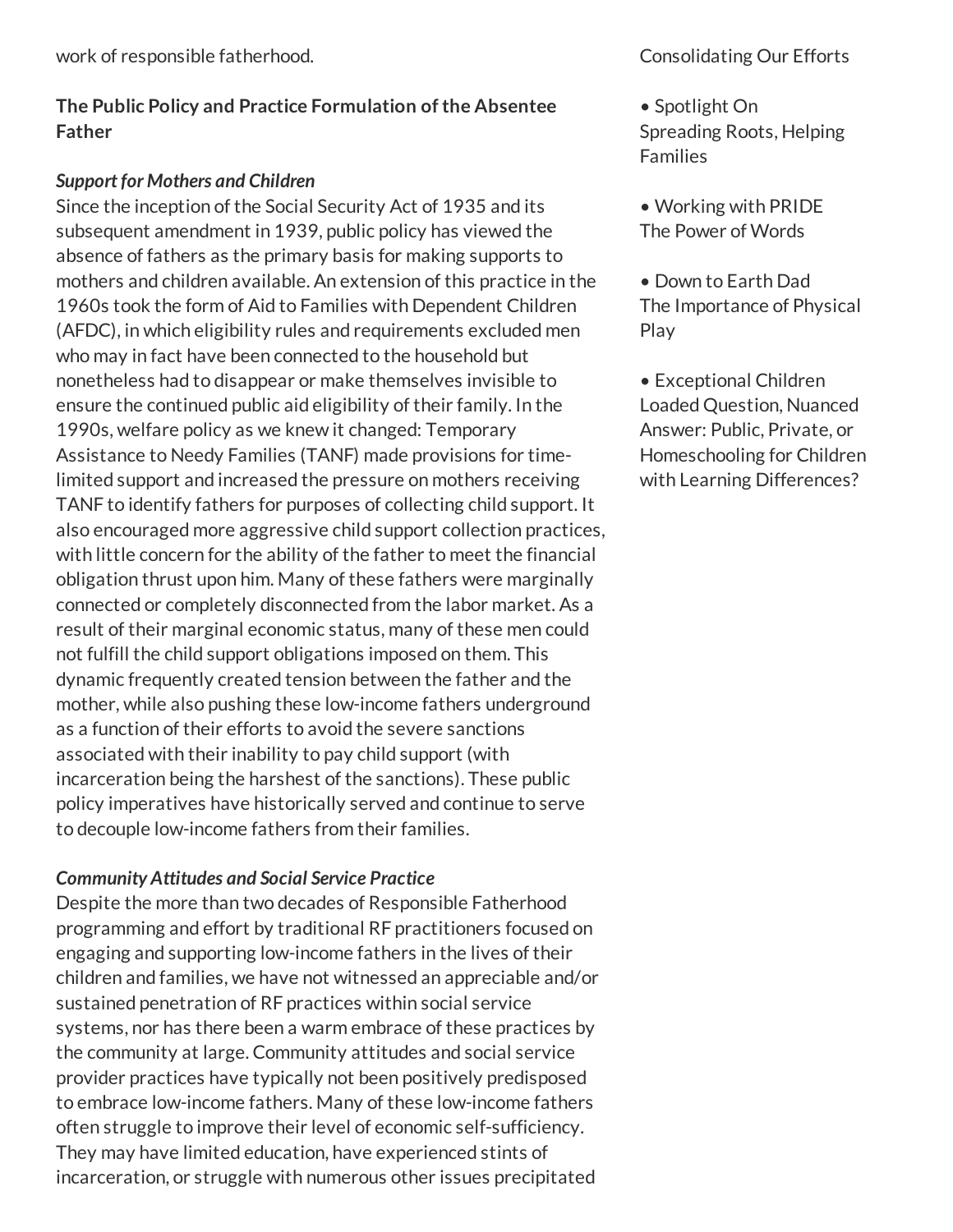by their socioeconomic circumstances. National survey research has found that public opinion is replete with negative attitudes about men and boys of color, and is particularly unforgiving and critical of low-income men and boys of color (The Opportunity Agenda, 2011). Yet, within the low-income family, there is recognition of the important role that fathers can play. The Fragile Family study, which drew from a large national sample of African American and Latino low-income families, found that over 90% of the mothers surveyed wanted fathers involved with the family and engaged with the children (Dispelling Myths About Unmarried Fathers, 2000). A study conducted by the Department of Health and Human Services found that African-American fathers tended to live closer to their children and spend more time with their children than white or Latino fathers (Doherty, 1996). This data belies the assumptions of the disaffected father irreparably disassociated from his family, a perception that continues to drive negative community and practitioner perceptions about low-income fathers of color. Instead, these fathers should be supported in their efforts to engage with their children and family in healthy ways. Social service practice and public policy should encourage the leveraging of existing situational assets that low-income fathers may have available (including mother support and proximity to the family) in order to grow father engagement and healthy relationship building opportunities among low-income fathers, their children and families. This is an asset investment strategy that sets an important foundation for the long-term well-being of children, families, and communities.

#### *Father-Only Thinking as the Framing of Responsible Fatherhood Practice*

The work of Responsible Fatherhood began in an era in which the idea of father engagement was a foreign concept, and any dialogue about the involvement and engagement of low-income fathers of color was often met with reluctance, if not hostility. The uplifting of the father's role and importance is a defining feature of Responsible Fatherhood (RF) practice, although it is often primarily focused on the father's financial capacity and economic contribution to the family. The socioeconomic difficulties that face low-income fathers of color challenged RF practitioners to their very core. Through sheer force of will and commitment, RF practitioners provided impressive assistance and support to the fathers they served. Resource constraints and difficulties in identifying supportive community collaborators often required RF practitioners to go it alone. Increasingly, sporadic funding and the proliferation of practices placed under the Responsible Fatherhood "banner" creates competition among RF practitioners themselves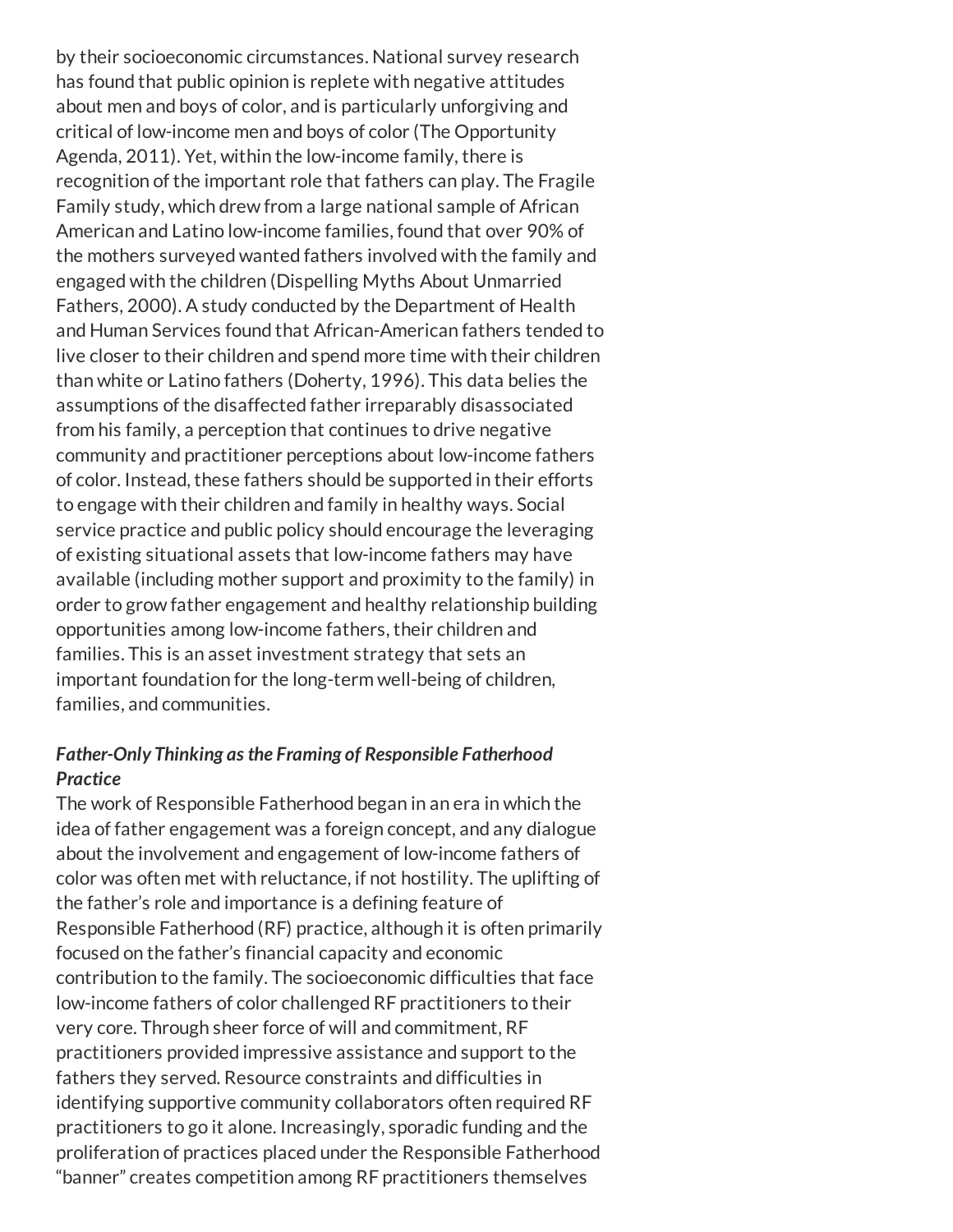and further reinforces an ethic of individualism and siloing. This phenomenon has bound a practice that at one time worked to assist the field in gaining presence, attention, and in many instances recognition, but now constrains its ability to bring scale, financial stability and systematic outcome measures to its work.

#### Father Presence and Supporting Fathers as an Asset to their Children, Families, and Communities

#### *Ecological View of Fatherhood*

There must be a growing understanding among RF practitioners, social service providers, community institutions, and the public at large that the father's functioning does not occur in isolation, and that it is best understood as part of a family and community system (Coltrane & Parke, 1998). In order to move toward this new paradigm of practice within the Responsible Fatherhood field and in the realm of public policy and social service practice generally, stakeholders must advance a more ecologically positioned role of the father within the context of his relationship with his children, family and community. This ecological view appreciates the interactive and interdependent features of fatherhood and fathering, and allows for a more nuanced and complex articulation of the notion of fatherhood and fathering. In this constellation of complexity and interwoven causes and effects, fatherhood can find its meaning in any of the multiple levels at which fathers can function to improve family and community outcomes. Father engagement influences could include, but are not limited to: making provision for the financial support of his family, nurturing and emotionally supporting his children, engaging in an effective and supportive healthy co-parenting relationship with the mother of his children, assuming community leadership roles, interacting with community institutions such as schools for purposes of ensuring and supporting the academic and social success of his children, and advancing safety and security in the family and the community. In order for the ecological view of fatherhood to take hold, community attitudes and institutional practices that fail to leverage fathers as a resource and/or an asset must change. Responsible Fatherhood practitioners, community stakeholders, community institutions, social service providers and the public at large must organize around an ethic that mobilizes community resources for the purpose of promoting family strengthening by engaging low-income fathers as a vital community asset, while simultaneously leveraging other important community resources on behalf of lowincome fathers and their families.

#### *Mobilizing Community and Institutional Services and Resources to*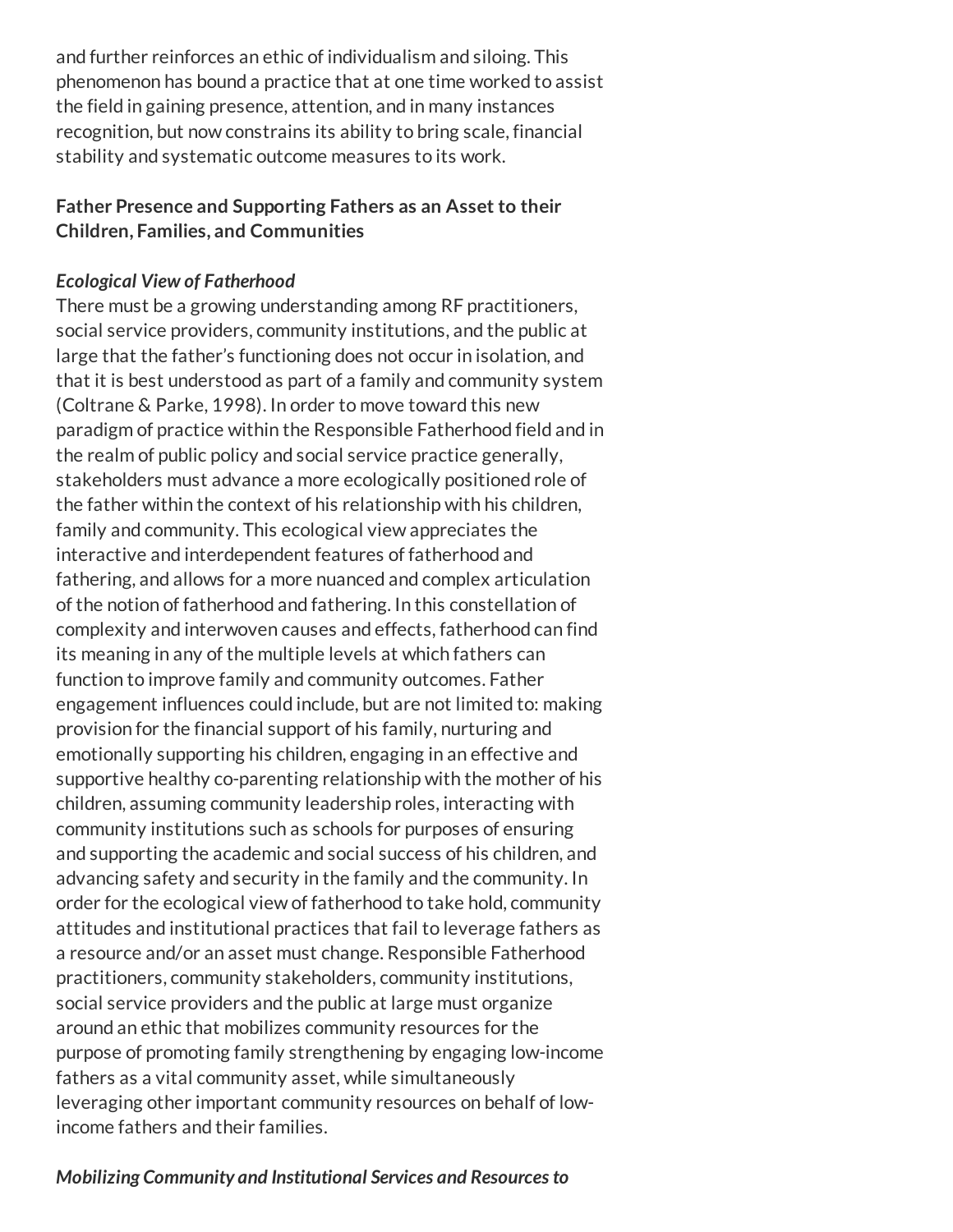#### *Advance Father Engagement and Family Strengthening*

The leveraging of community assets is an essential strategy for organizing, scaling-up and resourcing a community-wide family strengthening and father engagement approach. Kretzmann and McKnight (1993) articulate the importance of mobilizing all of the assets in a community in order to inspire asset-based community development. Such development furthers the notion that successful community building involves rediscovering and mobilizing resources that are already within a community, including the skills and resources of individuals, and the relationships between associations in the community (Rans, 2005). This asset-based approach reveals the power of a meta-infrastructure, namely the power of building relationships among local associations that share a common purpose in their communities (Kretzmann et al, 2005). In fact, "associations of associations have proven to be the most powerful tool"in community building because they amplify the power of each association (McKnight, 2013).

The Stanford University Collective Impact Model incorporates the core principles of asset-based community development (Kania & Kramer, 2011). These efforts have moved away from depending on isolated independent organizations as the primary vehicle for social change, instead moving towards collaboration and a commitment of various stakeholders to a common agenda for solving a specific community-based social problem. Kania and Kramer (2011) lay out the six elements of the collective impact approach.

- Common Agenda
- Shared Measurement
- Mutually Reinforcing Activities
- Continuous Communications
- Backbone Organization
- Measuring Outcomes

In order to bring scale, sustainability and measurable outcomes to create solutions for these challenges, it is essential to execute a community model that leverages community assets and coordinates among stakeholders. Fathers, Families and Healthy Communities (www.ffhc.org) is one such model presently in the demonstration phase. The demonstration deploys its version of the collective impact model called "connect the dots," which leverages the various resources that already exist in the community. As a family strengthening and father engagement intermediary, FFHC operates throughout the City of Chicago via a network of partners and collaborators connected by a set of shared practices,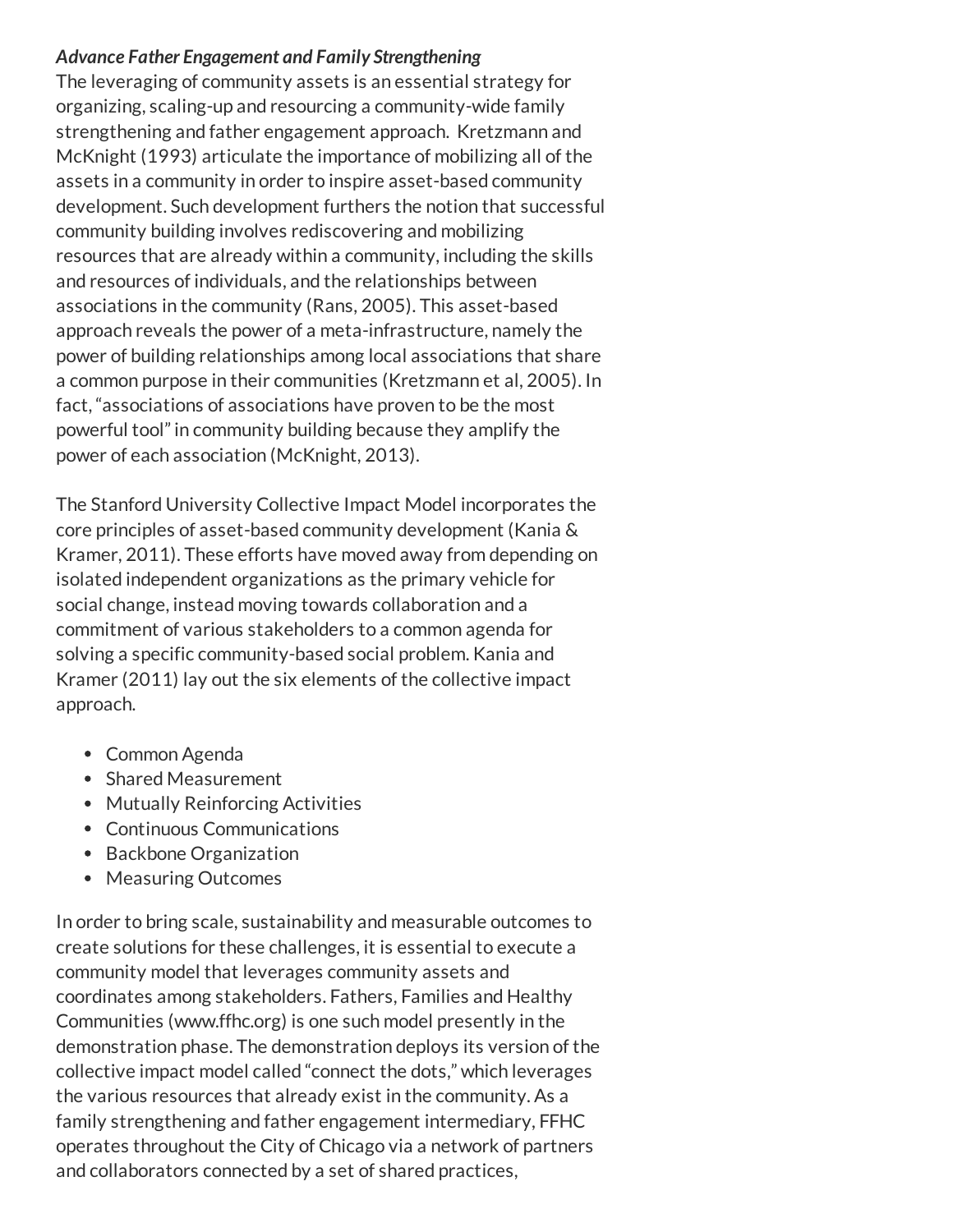coordinated services and agreed upon outcomes, all managed with the FFHC database.

#### **Conclusion**

Engaging fathers as assets in their families and communities in a sustainable and scalable way requires both collective community commitment and collective community action. The collective action model offers an opportunity to measure the impact of Responsible Fatherhood at scale, and simultaneously provides for the embracing and support for fathers by community-wide stakeholders and the existing community social service infrastructure. The positive shifts in attitude and practice that embrace fathers as assets must to be reinforced by supportive public policy and public opinion. Low-income fathers desperately want to be involved in raising their children and be seen as relevant and important to their families and communities. Practitioners must commit themselves to an approach that makes the community, rather than any given individual program, responsible for advancing Responsible Fatherhood practice. This will ensure that Responsible Fatherhood practice and its impact on children and families is scalable, more sustainable and more measurable.

*Kirk E. Harris, MPA, JD, PhD, Esq., is Senior Advisor for Fathers, Families and Healthy Communities, based in Chicago. David Metlers a graduate student in the School of Human Ecology at the University of Wisconsin – Madison.*

#### *References*

Coltrane, S., & Parke, R. D. (1998). *Reinventing Fatherhood: Toward a Historical Understanding of Continuity and Change in Men's Family Lives*. Philadelphia: National Center on Fathers and Dispelling Myths about Unmarried Fathers. (2000). Fragile Families Research Brief no. 1. Bendheim-Thoman Center for Research on Child Wellbeing, Princeton University and Social Indicators Survey Center, Columbia University.

Doherty, W. J., Kouneski, E. F., & Erickson, M. F. (1996). *Responsible Fathering: An Overview and Conceptual Framework.* The University of Minnesota.

Kania, J., & Kramer, M. (2011). Collective Impact. *Stanford Social Innovation Review*, Winter 2011.

Kretzmann, J. P., & McKnight, J. L. (1993). *Building Communities*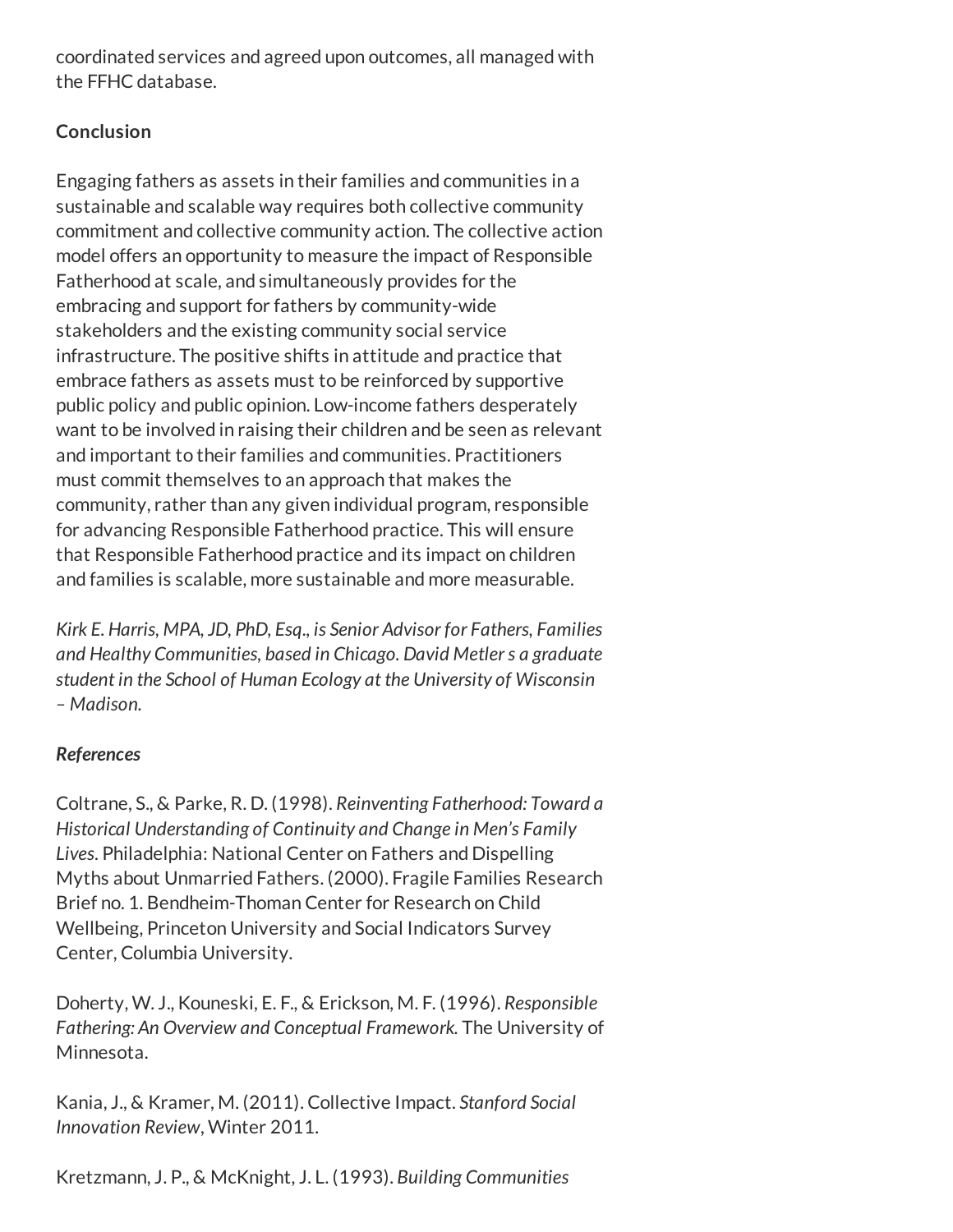*from the Inside Out: A Path Toward Finding and Mobilizing a Community's Assets.* Evanston, IL: Institute for Policy.

Kretzmann, J. P., McKnight, J. L., Dobrowolski, S., & Puntenney, D. (2005). *Discovering Community Power: A Guide in Mobilizing Local Assets and Your Organization's Capacity*. Evanston, IL: Asset Based Community Development Institute.

The Opportunity Agenda. (2011). Opportunity for Black Men and Boys: Public Opinion, Media Depictions, and Media Consumption. New York, NY: Author.

Rans, S. A. (2005). *Hidden Treasures: Building Community Connections by Engaging the Gifts of People on Welfare, People with Disabilities, People with Mental Illness, Older Adults, and Young People*. Evanston, IL: Asset Based Community Development Institute.

April 17th, 2014 | Categories: [Children](http://www.cwla.org/category/children-voice/) Voice | Tags: | 0 Comments

Share This Story, Choose Your Platform!

## <span id="page-8-0"></span>Leave A Comment

Name (required) **Email (required)** Website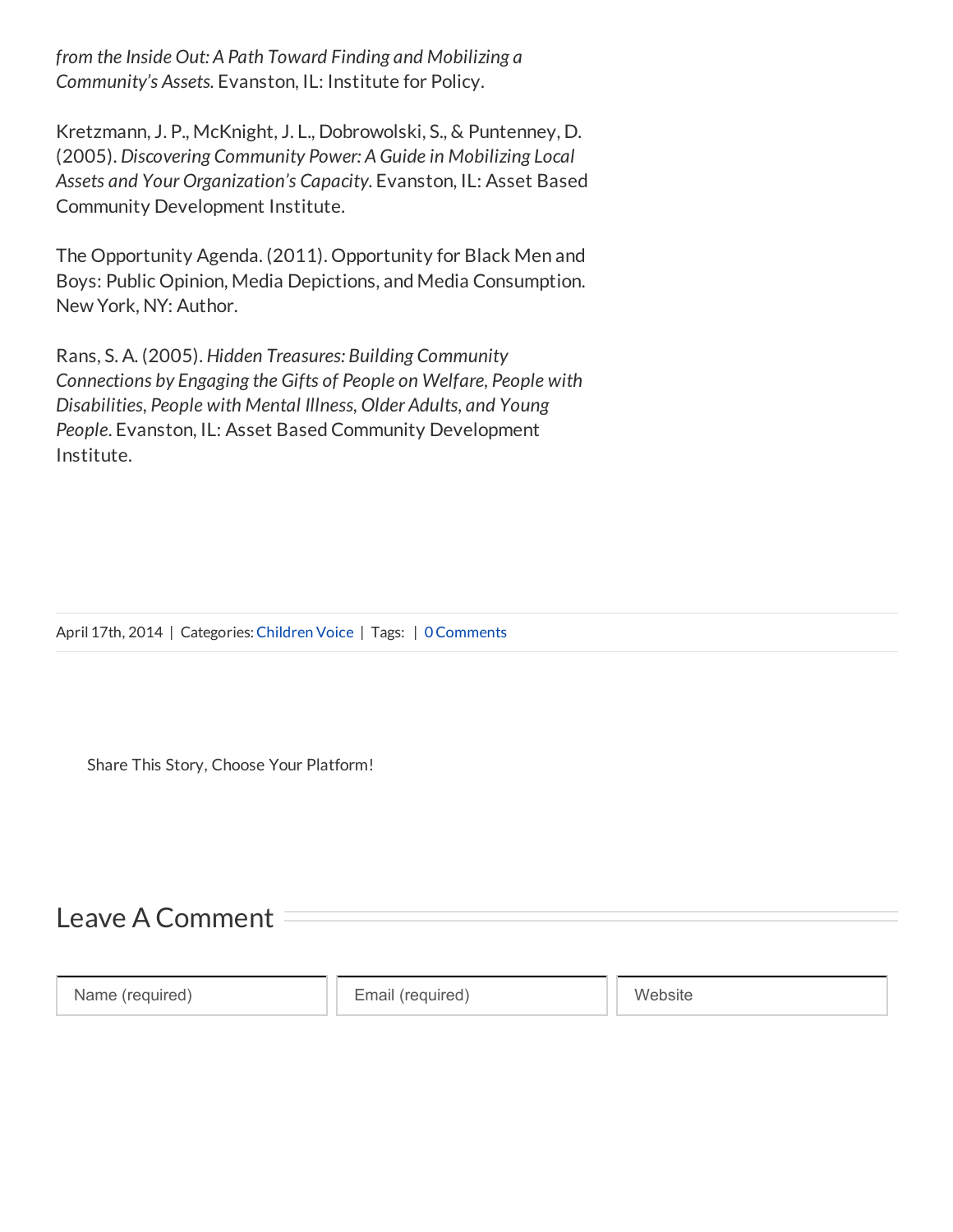| Comment             |  |   |
|---------------------|--|---|
|                     |  |   |
|                     |  |   |
|                     |  |   |
|                     |  |   |
|                     |  | 6 |
|                     |  |   |
| <b>POST COMMENT</b> |  |   |
|                     |  |   |

Advertisement



## [ABOUT](http://cwla.org/about-us/) CWLA

WHO WE ARE & WHAT WE DO

OUR [STORY](http://www.cwla.org/about-us/history/)

ANNUAL[REPORTS](http://www.cwla.org/about-us/annual-reports/)

[AWARDS](http://www.cwla.org/about-us/awards/)

[FORM](http://cwla.org/wp-content/uploads/2014/06/990.pdf) 990

## **MEET CWLA**

[MEET](http://www.cwla.org/about-us/meet-our-ceo/) OUR CEO

MEET THE [TEAM](http://www.cwla.org/about-us/meet-the-team/)

# OUR [WORK](http://cwla.org/our-work/)

[ADVOCACY](http://www.cwla.org/our-work/advocacy/) CENTER

PRACTICE [EXCELLENCE](http://www.cwla.org/our-work/practice-excellence-center/) **CENTER** 

[CWLASTANDARDSOF](http://www.cwla.org/our-work/cwla-standards-of-excellence/) EXCELLENCE

**[CONSULTATION](http://www.cwla.org/consultation/)** 

### [TRAINING](http://cwla.org/conferences-events/) & EVENTS

[CONFERENCES&](http://www.cwla.org/conferences-events/conferences-trainings/) TRAINING

[E-LEARNING](http://www.cwla.org/conferences-events/e-learning/)

[PUBLICATIONS](http://cwla.org/publications/) CONTACT

[CHILDWELFARE](http://www.cwla.org/child-welfare-journal/) JOURNAL

[CHILDREN'SVOICE](http://www.cwla.org/childrens-voice/)

[CHILDREN'SMONITOR](http://www.cwla.org/childrens-monitor/)

CWLABOOKSTORE



[BECOMEAMEMBER](http://www.cwla.org/membership/)

[DONATE](http://www.cwla.org/donate/)

DONATION PROGRAMS

# **[INFORMATION](http://cwla.org/about-us/contact/)**

CONTACT [INFORMATION](http://www.cwla.org/about-us/contact/)

[EMPLOYMENT](http://www.cwla.org/about-us/employment-internships/) & INTERNSHIPS

1726M St. NW, Suite 500 Washington, DC, 20036 Phone:202-688-4200 Fax:202-833-1689 Email: [cwla@cwla.org](mailto:cwla@cwla.org)